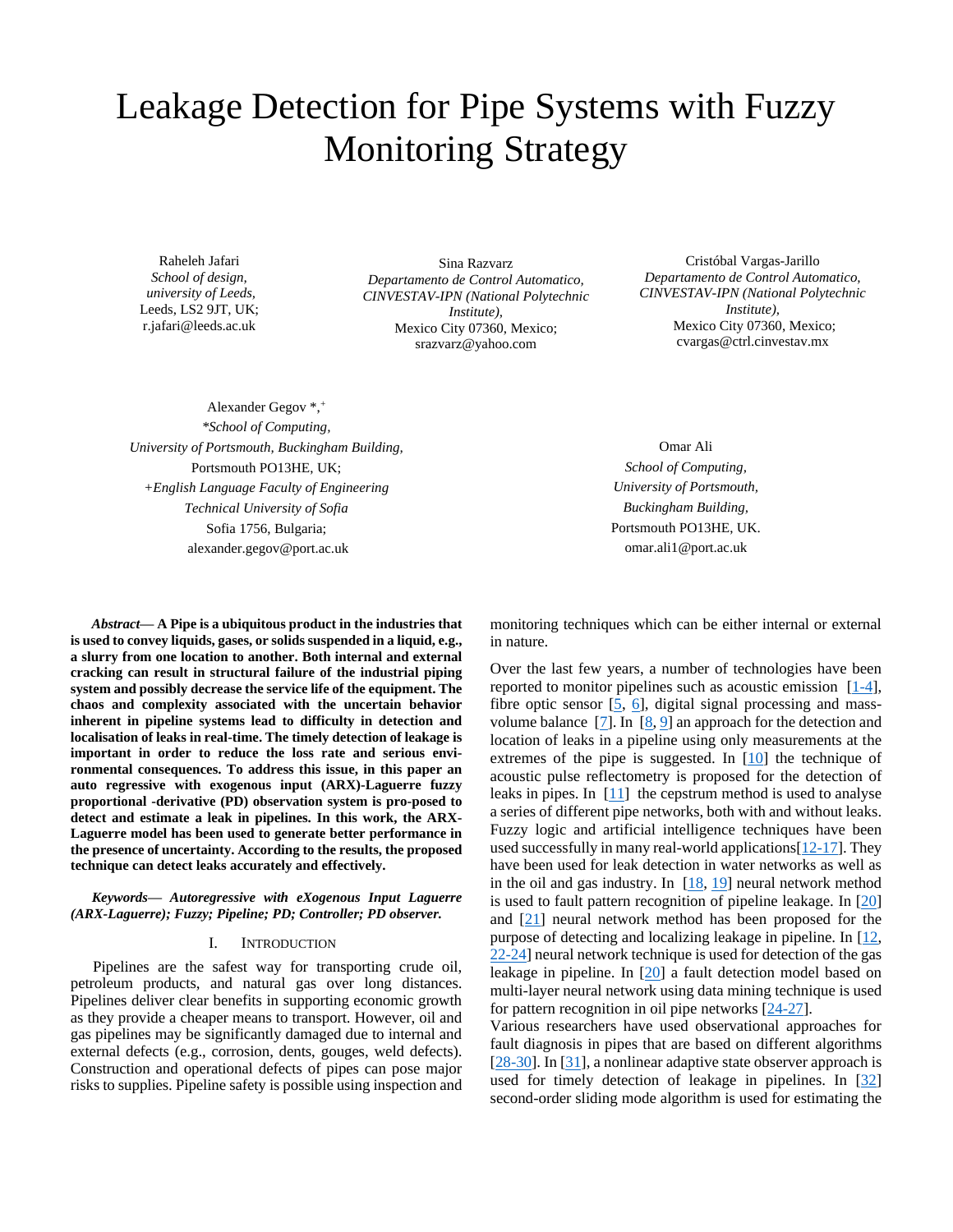position of the leak in a pipeline. In  $[33, 34]$  $[33, 34]$  an exponentially convergent observer is used for detection of leakage in pipelines.

This paper presents a new approach based on ARX-Laguerre fuzzy PD approach for detection of leakage in pipelines. First, in this study, the ARX-Laguerre technique is used for pipeline modeling. In the second step, the PD observer based on the ARX-Laguerre model is designed to improve leak estimation in the presence of uncertainties. The performance and reliability of the proposed technique is numerically assessed based on simulation results for a pipeline with a leakage. This paper is structured as follows: in the next section the fundamental equations which describe the flow through pipelines are given. Afterwards, the pipeline model equations based on the ARX-Laguerre Technique are given. Then the proposed new technique based on ARX-Laguerre fuzzy PD observer is explained to detect and locate leaks in a pipe. Next, the simulation results are given. Finally, conclusions are provided.

#### II. PIPELINE MODELING

First, Here, we do not consider convective speed changes and compressibility effects in process lines (Γ). The mass flow rate  $(\rho)$ , the flow in a pipe system  $(\Phi)$ , and the inlet pressure  $(\mathcal{P}_i)$  and outlet pressure  $(\mathcal{P}_o)$  at pipeline are assumed to be computable. Furthermore, the area of cross section  $(\hat{A})$  is fixed along the pipe. The suggested pipeline architecture is illustrated in Figure 1.



**Figure 1.** The suggested pipeline architecture

The differential equation describing the dynamic behavior of a fluid in a duct is based on the mass, momentum and the conservation of energy. Newton's 2nd law of motion  $(F = ma)$ , when implemented to a control volume generated the following momentum equation[\[35,](#page-5-11) [36\]](#page-5-12),

$$
\frac{\partial \mathcal{H}}{\partial t} + \frac{a^2}{g\hat{A}} \frac{\partial \Phi}{\partial x} = 0
$$
 (1)

in which  $a$  represents the speed of the wave inside a fluid filled elastic duct. The wave velocity depends on the elastic properties of the fluid and pipe. The pressure head  $(\mathcal{H})$  and flow rate ( $\Phi$ ) change as functions of position and time,  $\mathcal{H}(x,t)$  and  $\Phi(x,t)$ , respectively, so that,  $x \in [0, \Gamma]$ , where  $\Gamma$  represents the length of the duct. When the flow rate is small enough, you get the following equation of momentum,

$$
\frac{\partial \Phi}{\partial t} + \mathring{A}g \frac{\partial}{\partial x} \mathcal{H} + \frac{\Im \Phi^2}{2 \delta \mathring{A}} = 0
$$
 (2)

Now we can create a model of the pipe applying (1) and (2). These equations need to be solved, however getting analytical solutions is not easy. Because of this, different methods need to be used to solve these equations like characteristics and finite difference approaches [\[37\]](#page-5-13). Here, the finite difference approach is implemented such that (1) and (2) are discretized to obtain a system of ordinary differential equations. The considered finite difference approach discretizes the whole pipe into  $N$  smaller sections[\[37,](#page-5-13) [38\]](#page-5-14).

The computational domain  $z \in [0, \Gamma]$  is divided up into three smaller domains  $\{s_k\} := \{0, s_{leak}, \Gamma\}$ , so that  $z_{leak}$  indicates the location of leak, see Figure 2. The leak flow rate can be measured by  $\Phi_{leak} = C_d \AA_{leak} \sqrt{2g} \sqrt{\mathcal{H}(s_{leak}, t)}$ , such that  $C_d$ represents efflux coefficient, and  $A_{leak}$  the cross-sectional area along the leak path. The leak flow rate can be calculated by  $\Phi_{leak} = \Lambda \sqrt{\mathcal{H}(s_{leak}, t)}$ , in which  $\Lambda = C_d \mathring{A}_{leak} \sqrt{2g}$ . The behaviour of a dynamic pipeline network can be described by an ordinary differential equation system,

$$
\dot{\Phi}_1 = \frac{g\text{\AA}}{s} (\mathcal{H}_1 - \mathcal{H}_2) - \frac{\Im \Phi_1^2}{2\delta \text{\AA}}
$$
\n
$$
\dot{\mathcal{H}}_{leak} = \frac{c^2}{g\text{\AA}s} (\Phi_1 - \Phi_2 - \Lambda \sqrt{\mathcal{H}_{leak}})
$$
\n
$$
\dot{\Phi}_2 = \frac{g\text{\AA}}{\Gamma - s} (\mathcal{H}_2 - \mathcal{H}_3) - \frac{\Im \Phi_2^2}{2\delta \text{\AA}}
$$
\n(3)

Suppose that both inlet and outlet pressures,  $\mathcal{H}_1$  and  $\mathcal{H}_3$ , respectively, are known and have been defined using external means such as a pump. The pressure  $\mathcal{H}_2$  and the inlet and outlet flow rate  $(\Phi_1$  and  $\Phi_2$ , respectively) of the leakage point are considered to be variables. From the continuity equation we can write,

$$
\Phi_1 = \Phi_{leak} + \Phi_2 \tag{4}
$$



**Figure 2.** The suggested pipeline architecture

# III. PIPELINE MODELING BASED ON THE ARX-LAGUERRE **TECHNIQUE**

For many years pipeline play a huge role in oil and gas industries as they significantly reduce transport costs. Leakage inspection in transmission pipelines is crucially significant for safe operation. In general, there are various fault detection methods, each with different potentials, however the selection of proper leak detection technique is difficult. This is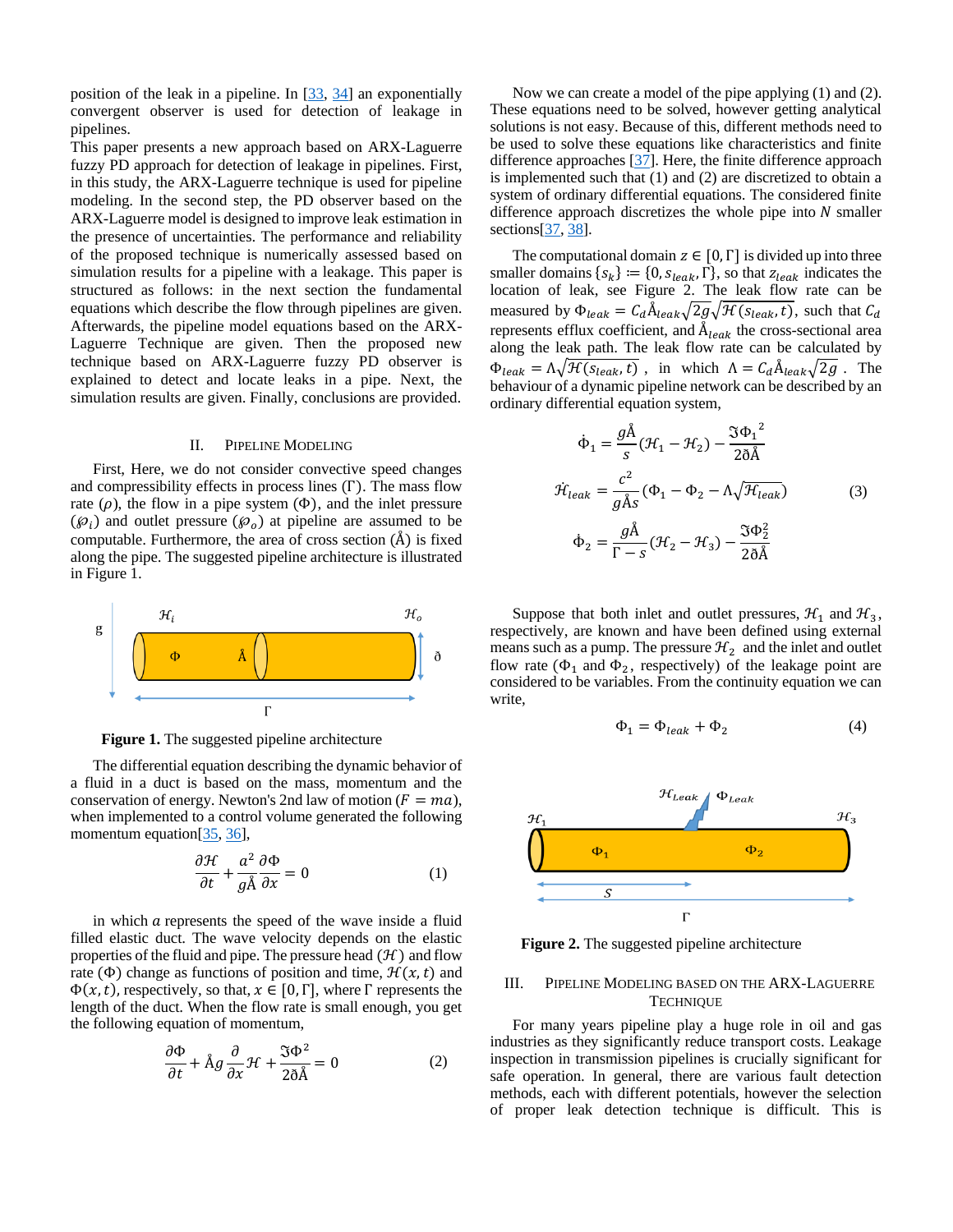particularly important when they deal with various types of uncertainties of conditions. To deal with this problem we introduce a fuzzy ARX-Laguerre PD observer in Section 4. First, in this study, the ARX-Laguerre technique is used for pipeline modeling. In the second step, the PD observer based on the ARX-Laguerre model is designed to improve leak estimation in the presence of uncertainties. The proposed model-based ARX-Laguerre orthonormal method is represented by developing its coefficients associated to the flow input and flow output, Fourier coefficients, and Laguerre-based orthonormal function as follows [\[29\]](#page-5-15):

$$
M_0(s) = \sum_{0}^{i_a} \lambda_{n,a} \left( \sum_{j=1}^{\infty} \ell_a * M_0(s) \right) . x_{n,M_0}(s) +
$$
  
\n
$$
\sum_{0}^{i_b} \lambda_{n,b} \left( \sum_{j=1}^{\infty} \ell_b * M_i(s) \right) . x_{n,M_i}(s)
$$
 (5)

in which  $M_0(s)$ ,  $(\lambda_{n,a}$  and  $\lambda_{n,b})$ ,  $(i_a, i_b)$   $(\ell_a, \ell_b)$ ,\*,  $M_i(s)$ ,  $X_{n,M_0}(s)$  and  $X_{n,M_i}(s)$  represent the pipe outflow, Fourier coefficients, the order of the system, Laguerre orthonormal function, convolution product, pipe inflow, exhaust filter, and entrance filter, respectively. By expanding the ARX model on Laguerre orthonormal bases the following state-space model can be obtained,

$$
\begin{cases}\nM(s+1) = [AM(s) + B_y(y(s) + \alpha_s(k)) \\
\qquad + B_u u(s)] \\
y(s) = (S)^T M(s) + B_s \alpha_s(s)\n\end{cases}
$$
\n(6)

in which,  $M(s)$ ,  $y(s)$ ,  $u(s)$ ,  $\alpha_s(s)$  represent the state vector, calculated output, control input, and sensor defect respectively. A,  $B_v$ ,  $B_u$ ,  $B_s$  as well as S represent matrices of coefficients. The flowchart of the proposed methodology is shown in Figure 3.



**Figure 3.** The flowchart of the proposed methodology

## **IV.** ARX-Laguerre Fuzzy PD OBSERVATION TECHNIQUE

In this section the ARX-Laguerre fuzzy PD observation system is proposed to detect and estimate a leak in pipelines.

### *A. Modeling of Dynamic System by ARX-Laguerre*

Let us consider the linear ARX state space model with disturbances illustrated by following equation to formulate the dynamic fault detection problem,

<span id="page-2-0"></span>
$$
\begin{cases}\nM(s+1) = [A M(s) + B_u u(s)] \\
y(s) = (S)^T M(s) + B_s \alpha_s(s)\n\end{cases}
$$
\n(7)

We define the ARX model on Laguerre base as follows [\[39,](#page-5-16) [40\]](#page-5-17):

$$
y(k) = \sum_{0}^{N_a - 1} S_{(n,p)} x_{(n,y)}(s) +
$$
  
\n
$$
\sum_{0}^{N_b - 1} S_{(n,b)} x_{(n,u)}(s)
$$
  
\n
$$
X(k) = [x_{(n,u)}(s) \quad x_{(n,y)}(s)]
$$
  
\n
$$
x_{(n,y)}(s) = L_n^a(k, \xi_p) * y(s)
$$
  
\n
$$
x_{(n,u)}(s) = L_n^b(k, \xi_b) * u(s)
$$
 (8)

in which  $y(k)$ ,  $u(k)$ ,  $K_{(n,s)}$ ,  $(N_a, N_b)$ ,  $x_{(n,y)}(s)$ ,  $x_{(n,u)}(s)$  and  $(L_n^a(s, \xi_a), L_n^b(s, \xi_b))$  represent the pipe outflow, pipe inflow, Fourier coefficients, exhaust filter, entrance filter, and Laguerre orthonormal function, respectively.

Using [\(8\),](#page-2-0) the following state-space model can be obtained in the presence of failures of the sensor as well as disturbances,

$$
\begin{cases} M_s(s+1) = [AM_s(s) + B_y(y_s(s) + \alpha_s(s)) + B_u u(s)] \\ y(s) = (S)^T M_s(s) + B_s \alpha_s(s) \end{cases}
$$
(9)

The fault of the sensor is calculated using the following formula,

$$
e_{y}(s) = y_{s}(s) - y(s)
$$
  
\n
$$
e_{M}(s) = \begin{bmatrix} M_{s(n,u)}(k) - M_{(n,u)}(s) \\ M_{s(n,y_{s}+\alpha_{s})}(k) - M_{(n,y)}(s) \end{bmatrix}
$$
 (10)

such that

<span id="page-2-1"></span>
$$
M_{S(n,y_S+\alpha_S)}(s) \neq x_{(n,y)}(s) \to M_S(s) \neq M(s)
$$
  

$$
\to y_S(s) \neq y(s) \to e_y(s) \neq 0.
$$
 (11)

Pipe with fault can be recognized using [\(11\).](#page-2-1) The fuzzy PD observation method using the ARX-Laguerre technique is used for diagnosing fault in pipe.

#### *B. Fault Diagnosis*

In this study the ARX-Laguerre fuzzy PD observation system is proposed to identify sensor defects in pipes. We define the proposed technique by following formulas in the presence of failures of the sensor in the pipe,

<span id="page-2-2"></span>
$$
\begin{cases}\n\widehat{M}(s+1) = A\widehat{M}(s) + B_y(\widehat{y}(s) + \widehat{\alpha}_s(s)) + \\
B_y u(s) + K_p e(s) \\
e_s(s) = (q_s(s) - \widehat{q}_s(s)) \\
\widehat{\alpha}_s(s+1) = \widehat{\alpha}_s(s) + K_{d_s}(e_s(s+1)) \\
+ e_s(s) + e_s(s-1)) \\
\widehat{y}(s+1) = (S)^T \widehat{M}(s+1) + \beta_s \widehat{\alpha}_s(s)\n\end{cases}
$$
\n(12)

where  $\widehat{M}(s)$  represents the state vector,  $\alpha_s(s)$  sensor defect and  $\hat{y}(s)$  the output of the system. In accordance with [\(12\),](#page-2-2) in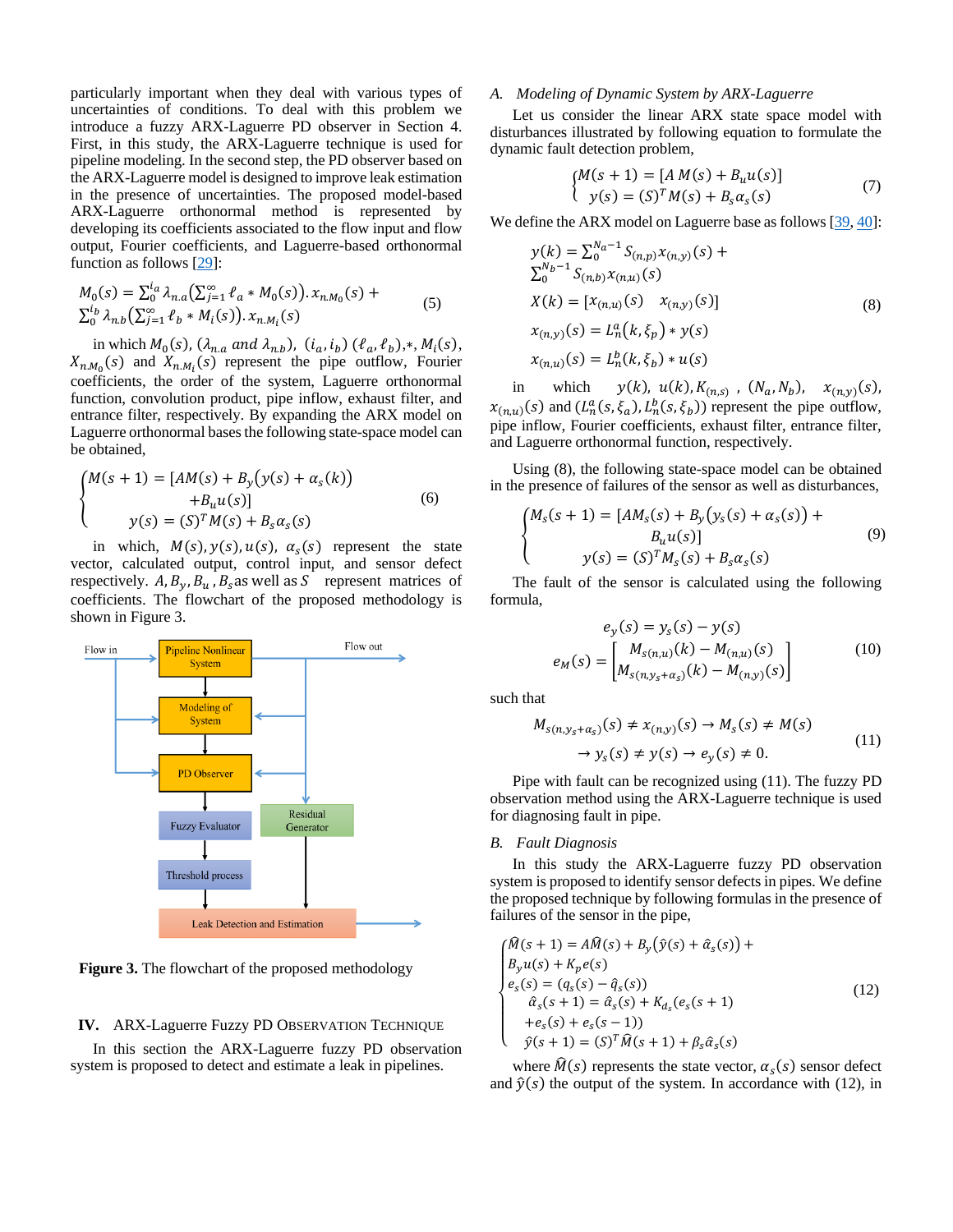this paper, we particularly study three main cases and types of faults in pipe.

In case 
$$
\alpha_s \neq 0
$$
,  $\hat{\alpha}_s(s) \neq \alpha_s(s)$  we have:  
\n
$$
(y(s+1) - \hat{y}(s+1) \neq 0) \& (M(s+1) - \hat{M}(s+1)) \neq 0 \Rightarrow
$$
\n
$$
[M_1^T(s+1) \quad M_2^T(s+1)]^T \qquad (13)
$$
\n
$$
- \left[ \hat{M}_{1,\alpha_s}^T(s+1) \quad \hat{M}_2^T(s+1) \right]^T \neq 0
$$
\n
$$
\Rightarrow M_{(n,y)}(s) - \hat{M}_{(n,y+\alpha_s)}(s) \neq 0
$$

Also, in case  $\alpha_s \neq 0$  as well as  $\hat{\alpha}_s(s) = \alpha_s(s)$ , we have:

$$
(y(s + 1) - \hat{y}(s + 1) \neq 0) \& (M(s + 1) - \hat{M}(s + 1)) \neq 0 \Rightarrow M_{(n,y)}(s) - \hat{M}_{(n,y+a_s)}(s) \neq 0
$$
\n(14)

In accordance wit[h \(14\),](#page-3-0) in case the pipe includes sensor and pump failures, the signals received from pump and joint variable can identify the defects. Signal sensor faults are:

$$
\hat{\alpha}_s = \alpha_s \to r_1 = w - \hat{w} \gg 0 \tag{15}
$$

To increase the signal estimation accuracy and to modify the performance of fault estimation of the ARX-Laguerre PD technique, optimal fuzzy observer coefficients,  $K_{p<sub>s</sub>}$ , and  $K_{d<sub>s</sub>}$  are applied which are defined as follows:

$$
K_{d_s} = K_{p_s} \cdot T_{d_s} \tag{16}
$$

where  $T_{d_s}$ , represent the derivative gain for sensor failure, respectively. Following [\(14\),](#page-3-0) we have:

$$
K_{i_S} = \frac{(K_{p_S})^2}{\beta_S K_{d_S}}
$$
 (17)

Normalization of the above equation can be done by the formula described below,

$$
K'_{p_S} = \frac{K_{p_S} - K_{p_S(min)}}{K_{p_S(max)} - K_{p_S(min)}} \in [0,1], K'_{d_S}
$$
  
= 
$$
\frac{K_{d_S} - K_{d_S(min)}}{K_{d_S(max)} - K_{d_S(min)}}
$$
  

$$
\in [0,1], 2 \le \beta_S \le 5
$$
 (18)

such that  $\beta = \frac{\sum_i \alpha(x_i) \cdot x_i}{\sum_i \alpha(x_i)}$  $\frac{\alpha(x_i) \cdot x_i}{\sum_i \alpha(x_i)}$  represents a membership function.

#### V. SIMULATION RESULTS

In this section we evaluate our proposed technique on a pipe model under the leak condition in the presence of failures of the sensor in the pipe. In order to check the efficiency of the proposed ARX-Laguerre fuzzy PD observation technique for fault detection conditions.

*Pipe under fault condition.* In this case, the duct functions under fault circumstances. The duct has two kinds of defects simultaneously, the sensor defect and the pump defect.

The input-output signals from sensor in the pipe with fault state can be computed as follows:

$$
r(\phi) = \phi - \hat{\phi} \rightarrow r(\phi) = \phi - (\phi_{\text{Observer}} + \alpha_s) \gg 0 \tag{19}
$$

where,

$$
\phi_{1_{\alpha_s}}(m) = \begin{cases} 0.6, & 10 \le t \le 25 \\ 0, & \text{otherwise} \end{cases} \tag{20}
$$

The sensor signal for the pipe under fault condition is shown in Figure 4.



<span id="page-3-0"></span>Figure 4. The sensor signal for the pipe under fault condition

The effectiveness of the proposed technique for fault estimation under fault condition is shown Figures 5. The error between the predicted output and the expected output based on the proposed technique under fault condition is shown in Figures 6.



**Figure 5.** The effectiveness of the proposed technique for fault estimation under fault condition



**Figure 6.** The error between the predicted output and the expected output based on the proposed technique under fault condition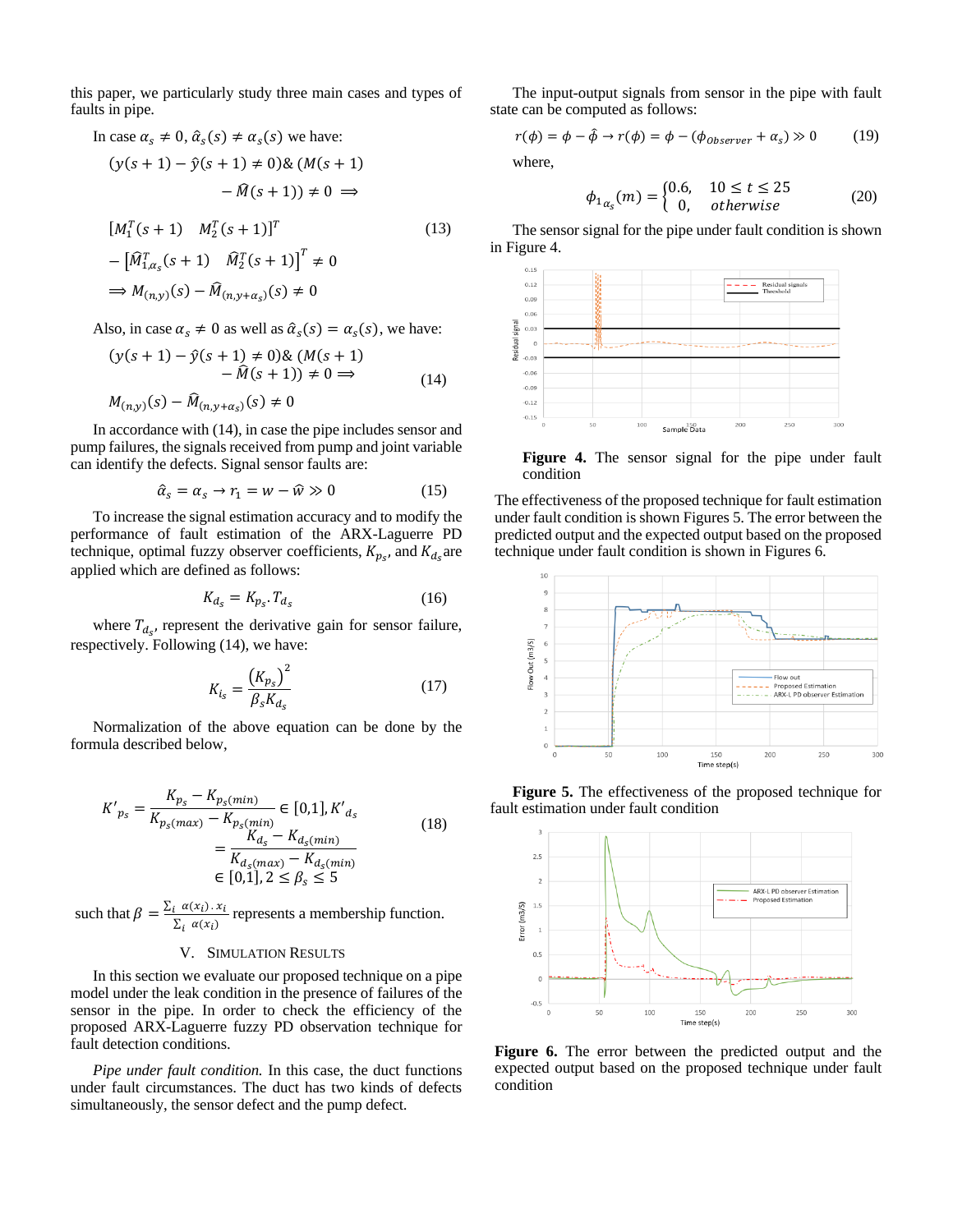The effectiveness of the proposed technique for fault estimation at leakage point is shown in Figures 7. It can be seen from this figure that our proposed method detects fault in less time in comparison with PD observer technique.



**Figure 7.** The effectiveness of the proposed technique for fault estimation at leakage point in pipe

# VI. CONCLUSIONS

The task of precise defect detection in the pipeline system is a formidable challenge due to the uncertainties in leak signal. To better deal with uncertainties in the leak signal, in this paper, an ARX-Laguerre PD-observer is introduced to perform fault diagnosis in the pipeline system. First, in this study, the ARX-Laguerre technique is used for pipeline modeling. In the second step, the PD observer based on the ARX-Laguerre model is designed to improve leak estimation in the presence of uncertainties. The performance of the proposed algorithm is tested on numerical simulation. According to the results, the proposed technique can accurately locate the leakage point. In the future, the proposed observation method will be used to enhance the performance of fault diagnosis when the uncertainties are in the form of Z-numbers.

#### **REFERENCES**

- <span id="page-4-0"></span>[1] L. Meng, L. Yuxing, W. Wuchang, and F. Juntao, "Experimental study on leak detection and location for gas pipeline based on acoustic method," *Journal of Loss Prevention in the Process Industries,* vol. 25, no. 1, pp. 90-102, 2012.
- [2] H. Jin, L. Zhang, W. Liang, and Q. Ding, "Integrated leakage detection and localization model for gas pipelines based on the acoustic wave method," *Journal of Loss Prevention in the Process Industries,*  vol. 27, pp. 74-88, 2014.
- [3] Y. Mahmutoglu and K. Turk, "A passive acoustic based system to locate leak hole in underwater natural gas pipelines," *Digital Signal Processing,* vol. 76, pp. 59-65, 2018.
- [4] R. Jafari, S. Razvarz, C. Vargas-Jarillo, and A. E. Gegov, "The Effect of Baffles on Heat Transfer," in *ICINCO (2)*, 2019, pp. 607-612.
- <span id="page-4-1"></span>[5] K. Lim, L. Wong, W. K. Chiu, and J. Kodikara, "Distributed fiber optic sensors for monitoring pressure and stiffness changes in out‐of‐round pipes," *Structural Control and Health Monitoring,* vol. 23, no. 2, pp. 303-314, 2016.
- <span id="page-4-2"></span>[6] Z. Jia, L. Ren, H. Li, and W. Sun, "Pipeline leak localization based on FBG hoop strain sensors combined with BP neural network," *Applied Sciences,*  vol. 8, no. 2, p. 146, 2018.
- <span id="page-4-3"></span>[7] J. Wan, Y. Yu, Y. Wu, R. Feng, and N. Yu, "Hierarchical leak detection and localization method in natural gas pipeline monitoring sensor networks," *Sensors,* vol. 12, no. 1, pp. 189-214, 2012.
- <span id="page-4-4"></span>[8] C. Verde, "Minimal order nonlinear observer for leak detection," *J. Dyn. Sys., Meas., Control,* vol. 126, no. 3, pp. 467-472, 2004.
- <span id="page-4-5"></span>[9] S. Razvarz, R. Jafari, and A. Gegov, "A Review on Different Pipeline Defect Detection Techniques," in *Flow Modelling and Control in Pipeline Systems*: Springer, 2021, pp. 25-57.
- <span id="page-4-6"></span>[10] D. Sharp and D. Campbell, "Leak detection in pipes using acoustic pulse reflectometry," *Acta Acustica united with Acustica,* vol. 83, no. 3, pp. 560-566, 1997.
- <span id="page-4-7"></span>[11] M. Taghvaei, S. Beck, and W. Staszewski, "Leak detection in pipelines using cepstrum analysis," *Measurement Science and Technology,* vol. 17, no. 2, p. 367, 2006.
- <span id="page-4-8"></span>[12] R. Jafari, S. Razvarz, and A. Gegov, "Applications of Z-Numbers and Neural Networks in Engineering," in *Science and Information Conference*, 2020, pp. 12-25: Springer.
- [13] R. Jafari, S. Razvarz, and A. Gegov, "End-to-end" memory networks: a survey," in *Science and Information Conference*, 2020, pp. 291-300: Springer.
- [14] R. Jafari, S. Razvarz, and A. Gegov, "A novel technique for solving fully fuzzy nonlinear systems based on neural networks," *Vietnam Journal of Computer Science,* vol. 7, no. 1, pp. 93-107, 2020.
- [15] R. Jafari, M. A. Contreras, W. Yu, and A. Gegov, "Applications of Fuzzy Logic, Artificial Neural Network and Neuro-Fuzzy in Industrial Engineering," in *Latin American Symposium on Industrial and Robotic Systems*, 2019, pp. 9-14: Springer.
- [16] S. Razvarz, F. Hernández-Rodríguez, R. Jafari, and A. Gegov, "Foundation of Z-Numbers and Engineering Applications," in *Latin American Symposium on Industrial and Robotic Systems*, 2019, pp. 15-24: Springer.
- [17] A. Jafarian and R. Jafari, "New iterative approach for solving fully fuzzy polynomials," *Int. J. Fuzzy Math. Syst,* vol. 3, no. 2, pp. 75-83, 2013.